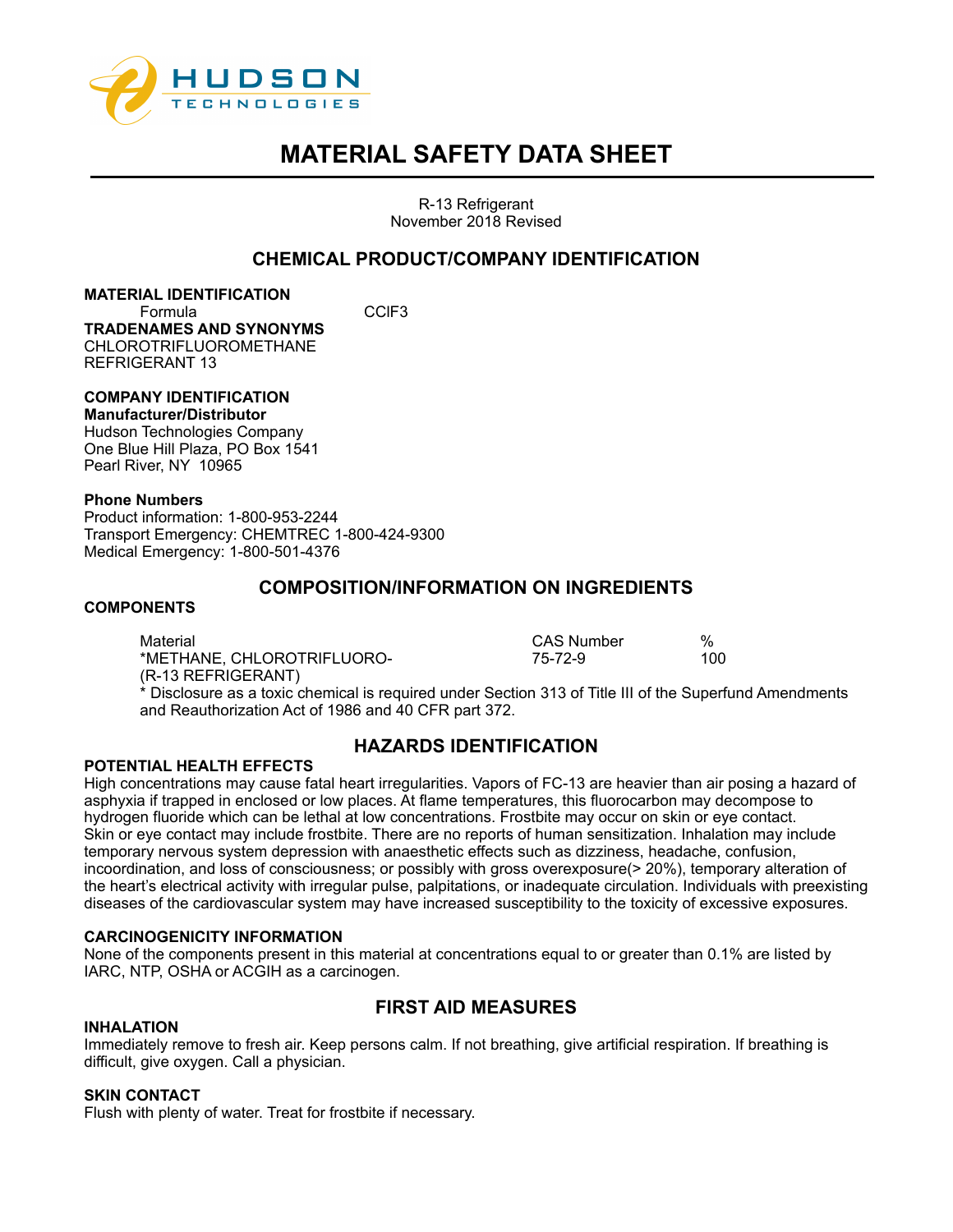

#### **EYE CONTACT**

Immediately flush eyes with plenty of water. Call a physician.

#### **INGESTION**

Ingestion is not considered a potential route of exposure.

#### **NOTES TO PHYSICIANS**

Because of possible disturbances of cardiac rhythm, catecholamine drugs, such as epinephrine, should be used with special caution only in situations of emergency life support.

# **FIRE FIGHTING MEASURES**

#### **FLAMMABLE PROPERTIES**

Flash Point: Will not burn Flammable limits in Air, % by Volume LEL: Not applicable UEL: Not applicable Autoignition: Not determined<br>Autodecomposition: >800 C (>1472 F) Autodecomposition:

Fire and Explosion Hazards:

Use water spray or fog to cool containers. Although cylinders are equipped with pressure and temperature relief devices, they may still rupture under fire conditions. Decomposition may occur.

#### **EXTINGUISHING MEDIA**

Non-flammable. As appropriate for combustibles in area.

#### **FIRE FIGHTING INSTRUCTIONS**

Self-contained breathing apparatus (SCBA) is required if cylinders rupture or discharge under fire conditions.

## **ACCIDENTAL RELEASE MEASURES**

#### **SAFEGUARDS (PERSONNEL)**

NOTE: Review FIRE FIGHTING MEASURES and HANDLING (PERSONNEL) sections before proceeding with clean-up. Use appropriate PERSONAL PROTECTIVE EQUIPMENT during clean-up.

#### **ACCIDENTAL RELEASE MEASURES**

Ventilate area-especially low places where heavy vapors might collect. Remove open flames. Use self-contained breathing apparatus (SCBA) for large spills.

# **HANDLING AND STORAGE**

#### **HANDLING (PERSONNEL)**

Avoid breathing vapors and liquid contact with the skin and eyes. Use with sufficient ventilation to keep employee exposure below recommended limits.

#### **STORAGE**

Clean, dry area. Do not heat above 125 deg F.

## **EXPOSURE CONTROLS/PERSONAL PROTECTION**

#### **ENGINEERING CONTROLS**

Normal ventilation for standard procedures is generally adequate. Local exhaust should be used when large amounts are released. Mechanical ventilation should be used in low places.

#### **PERSONAL PROTECTIVE EQUIPMENT**

Lined neoprene gloves and chemical splash goggles should be used when handling liquid. Under normal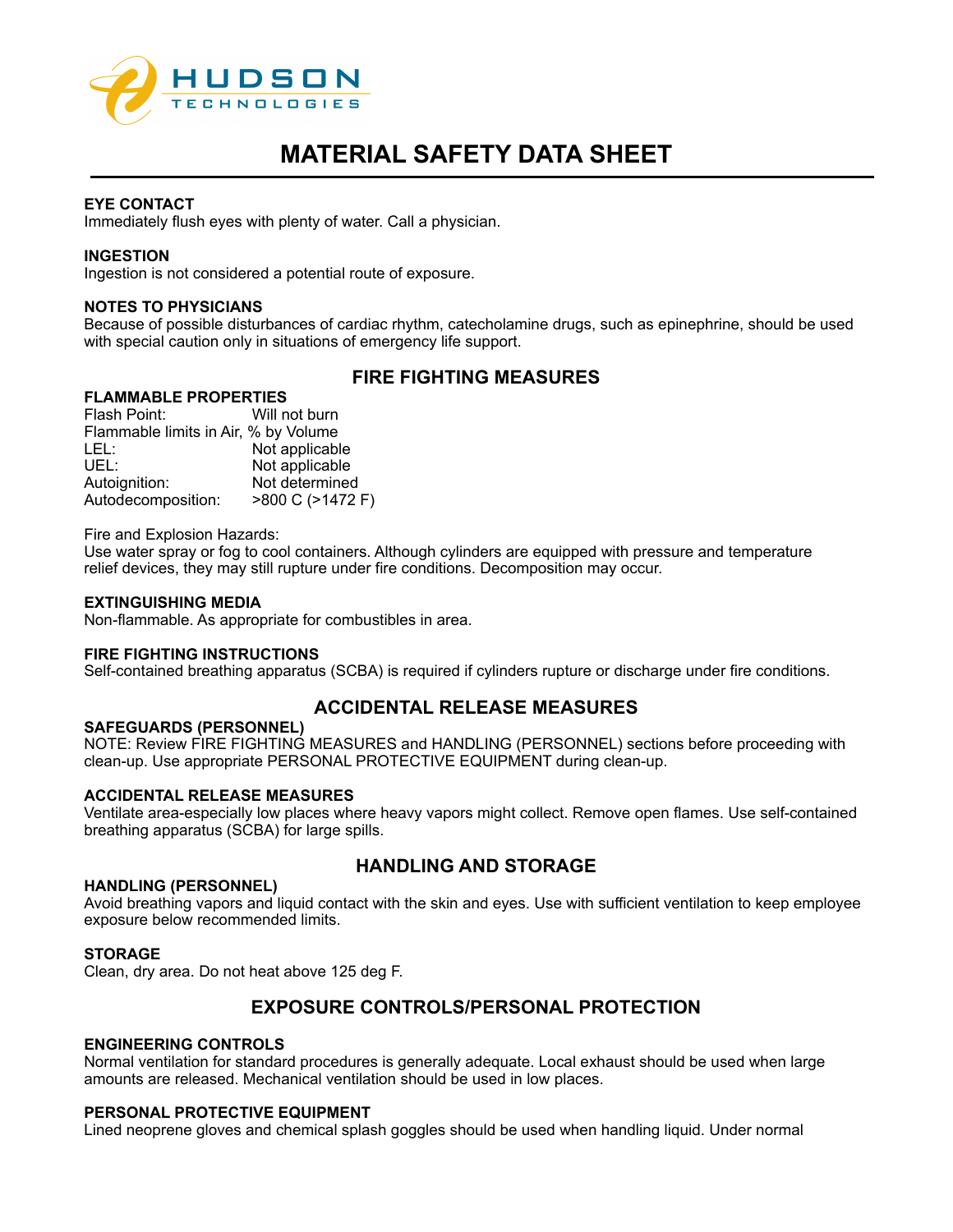

manufacturing conditions, no respiratory protection is required when using this product. Self-contained breathing apparatus (SCBA) is required if a spill occurs.

# **EXPOSURE GUIDELINES**

## **EXPOSURE LIMITS**

**R-13 Refrigerant**

PEL (OSHA) None Established TLV (ACGIH) None Established

# **PHYSICAL AND CHEMICAL PROPERTIES**

## **PHYSICAL DATA**

% Volatiles: Evaporation Rate:  $>1$  (CCl4 = 1) pH: Neutral Odor: Slight ethereal Form: Gas<br>Color: Gas

Boiling Point: -81.4 C (-114.5 F) Vapor Pressure: 485 psia @ 25 deg C (77 deg F) Vapor Density:  $3.6$  at 25 deg C (77 deg F) (Air = 1)<br>% Volatiles:  $100 \text{ WT\%}$ Solubility in Water: 0.009 WT% @ 25 C (77 F) Clear, colorless Liquid Density: 1.3 g/cc at -30 degC (-22 degF)

# **STABILITY AND REACTIVITY**

### **CHEMICAL STABILITY**

Material is stable. However, avoid open flames and high temperatures.

### **OTHER HAZARDS**

Incompatibility: Alkali or alkaline earth metals - powdered Al, Zn, Be, etc.<br>Decomposition: R-13 can be decomposed by high temperatures (open fla R-13 can be decomposed by high temperatures (open flames, glowing metal surfaces, etc.) forming hydrochloric and hydrofluoric acids, and possible carbonyl halides.

## **POLYMERIZATION**

Polymerization will not occur.

# **TOXICOLOGICAL INFORMATION**

#### **ANIMAL DATA**

Inhalation 2 hour LC50:  $> 600,000$  ppm in rats

The compound is untested for skin or eye irritancy, and animal sensitization.

In Guinea pigs there was a slight narcotic effect as determined by loss of righting reflex during a 60 minute exposure to various concentrations by inhalation. Cardiac sensitization was observed in beagle dogs exposed to 800,000 ppm for 5 minutes and challenged with adrenalin for 10 seconds. Repeated exposures to concentrations as high as 200,000 ppm produced no adverse effects.

No animal test reports are available to define carcinogenic, developmental, or reproductive hazards. The compound does not produce genetic damage in bacterial cell cultures.

# **DISPOSAL CONSIDERATIONS**

#### **WASTE DISPOSAL**

Reclaim by distillation or remove to permitted waste disposal facility. Comply with Federal, State and Local regulations.